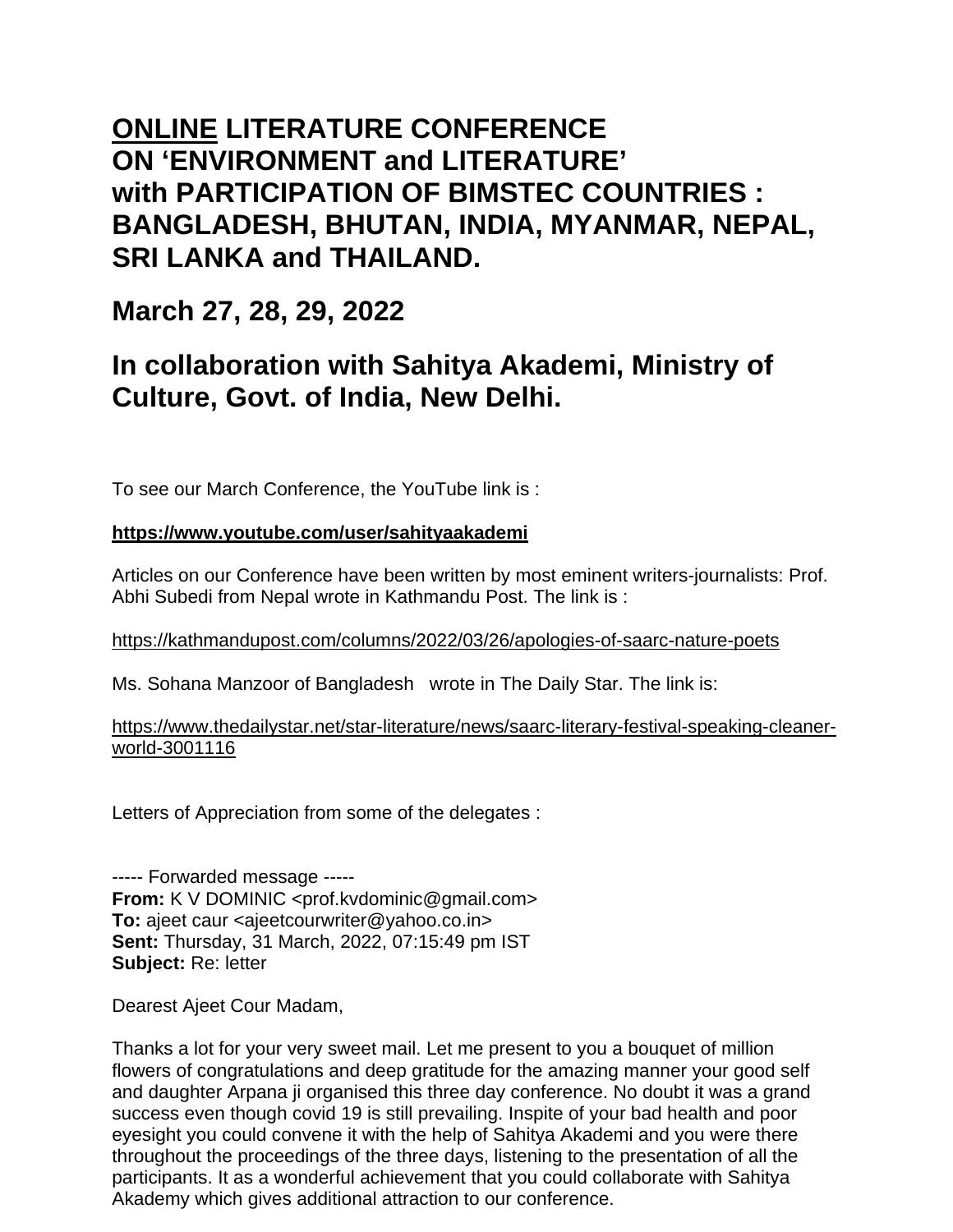None in the world can do what you could do single handedly. It all shows how committed you and your daughter are, spending whatever she gets for such a noble purpose. I will be always with you supporting and participating in all the future conferences.

Thanking you and Arpana ji once again and praying for the health of both of you,

Your dearest brother Dominic.

With Love, Regards, and Wishing you a very Happy Day, Your Loving Friend,

#### **Prof. Dr. K. V. Dominic (English poet, critic, short story writer, editor) Secretary, Guild of Indian English Writers, Editors and Critics (GIEWEC)**

----- Forwarded message ----- **From:** Manzoorul Islam <smidhaka@gmail.com> **To:** ajeet caur <ajeetcourwriter@yahoo.co.in> **Sent:** Monday, 4 April, 2022, 12:12:10 am IST **Subject:** Re:

Dear Ajeetji

You are an endless source of inspiration, joy and wisdom. If you think that I didn't let you down, and I have done what you expected me to do, it's because you were present in each of these sessions. When you are there, no one can underperform. My regards to Arpanaji. I know how dedicatedly she supports all your activities. When we meet in-person the next time, I'll buy my own ticket so that you may help some younger people to participate.

My prayers are for your good health and continued wellbeing. All good wishes and regards.

Manzoorul Islam (Bangladesh)

----- Forwarded message -----

**From:** fakrul alam <falam1951@yahoo.com> **To:** ajeet caur <ajeetcourwriter@yahoo.co.in> **Sent:** Saturday, 2 April, 2022, 08:42:56 am IST **Subject:** Re: LETTER

Dear Ajeet-ji,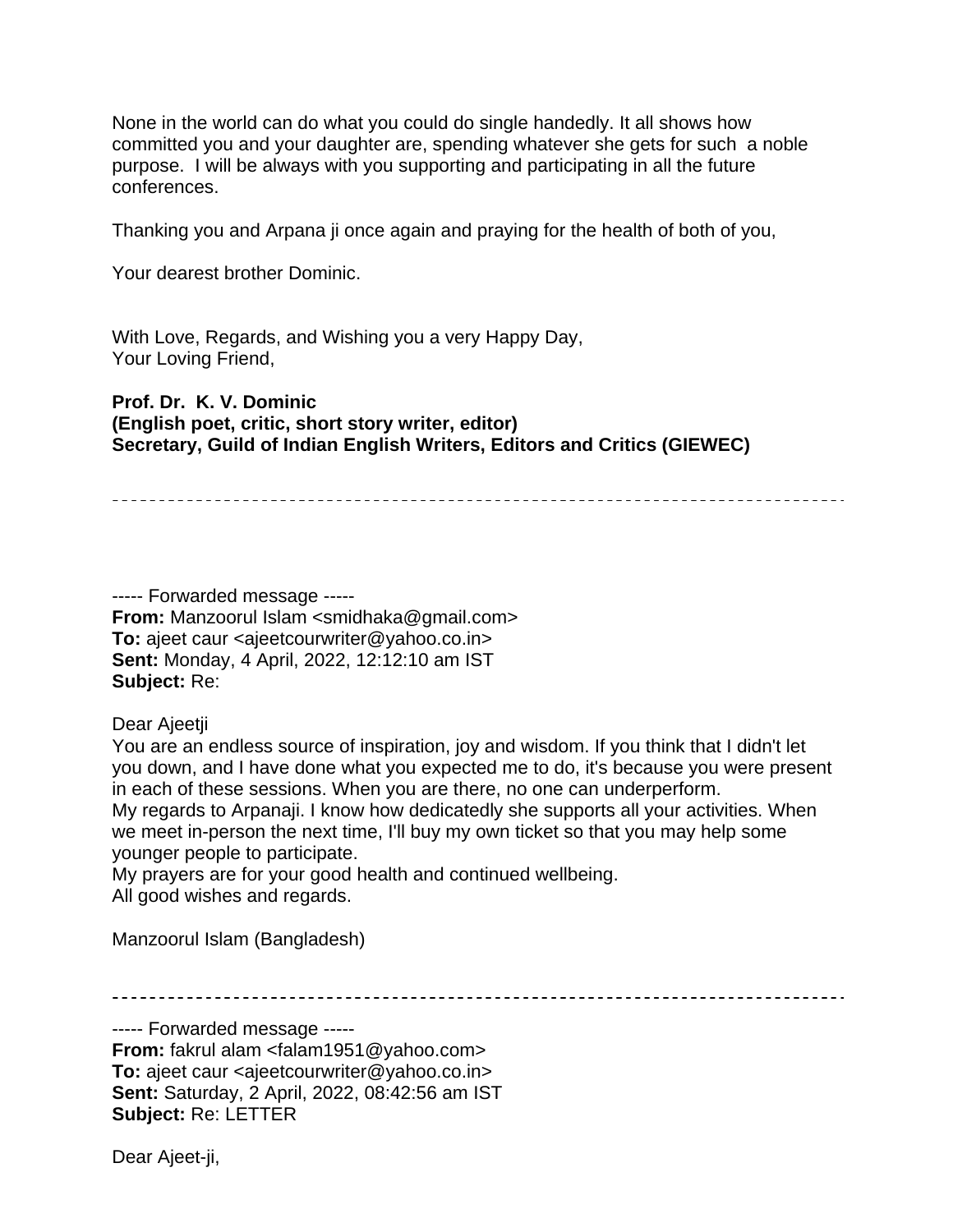It is so good to know that the online conference was so successful. It had to be, considering the thought, time and resources you invested on this occasion, as you have done again and again, over the years with such dedication and belief.

I consider myself fortunate to be part of the FOSWAL family and contribute the very little that I'm able to to each meet. Perhaps the online format has come to stay since if Sahitya Akademi continues to give you technical support, it is better to do the meet virtually. Otherwise, the cost surely will become unbearable unless other sources of financing are found.

Sincerely and respectfully,

Fakrul Alam (Bangladesh)

Re: LETTER From:Sekhar Banerjee (banerjsekhar@gmail.com) To:ajeetcourwriter@yahoo.co.in Date:Sunday, 3 April, 2022, 02:26 pm IST

Respected Ajeet jee,

Some events are etched on our memories. This Literary Conference was one such event that I will always cherish.

This literary conference, in my opinion, went beyond literature to act as a bond between poets and authors of BIMSTEC countries on a human level and revealed a commonness of thoughts, ideas and emotions. That is a true accomplishment.

This festival is also an example of sheer human effort of an elderly lady, a much acclaimed writer of national importance and a protagonist of human relations on a literary level. I salute you for your sheer determination and dedication to the cause of literature in this part of the world.

I truly feel that the Sahitya Akademi and the Ministry of Culture, Government of India should have been forthcoming with material support for such an event of international importance.

I am a huge admirer of Smt Aparna Caur's paintings since my college days. Please convey my deep regards to her for standing by an equally illustrious mother. On a personal level, I am deeply moved.

Please convey my regards and deep gratitude to Prof. Anand Kumar who introduced me to you.

Many thanks for including me in the FOSWAL family. I will always remain a part of it. Please always feel free to communicate. I will be happy to stand by the FOSWAL family.

I convey my sincere thanks and deep gratitude to you again for giving me a chance to participate in this very meaningful and very timely international conference.

Kind regards,

Sekhar Banerjee (India)